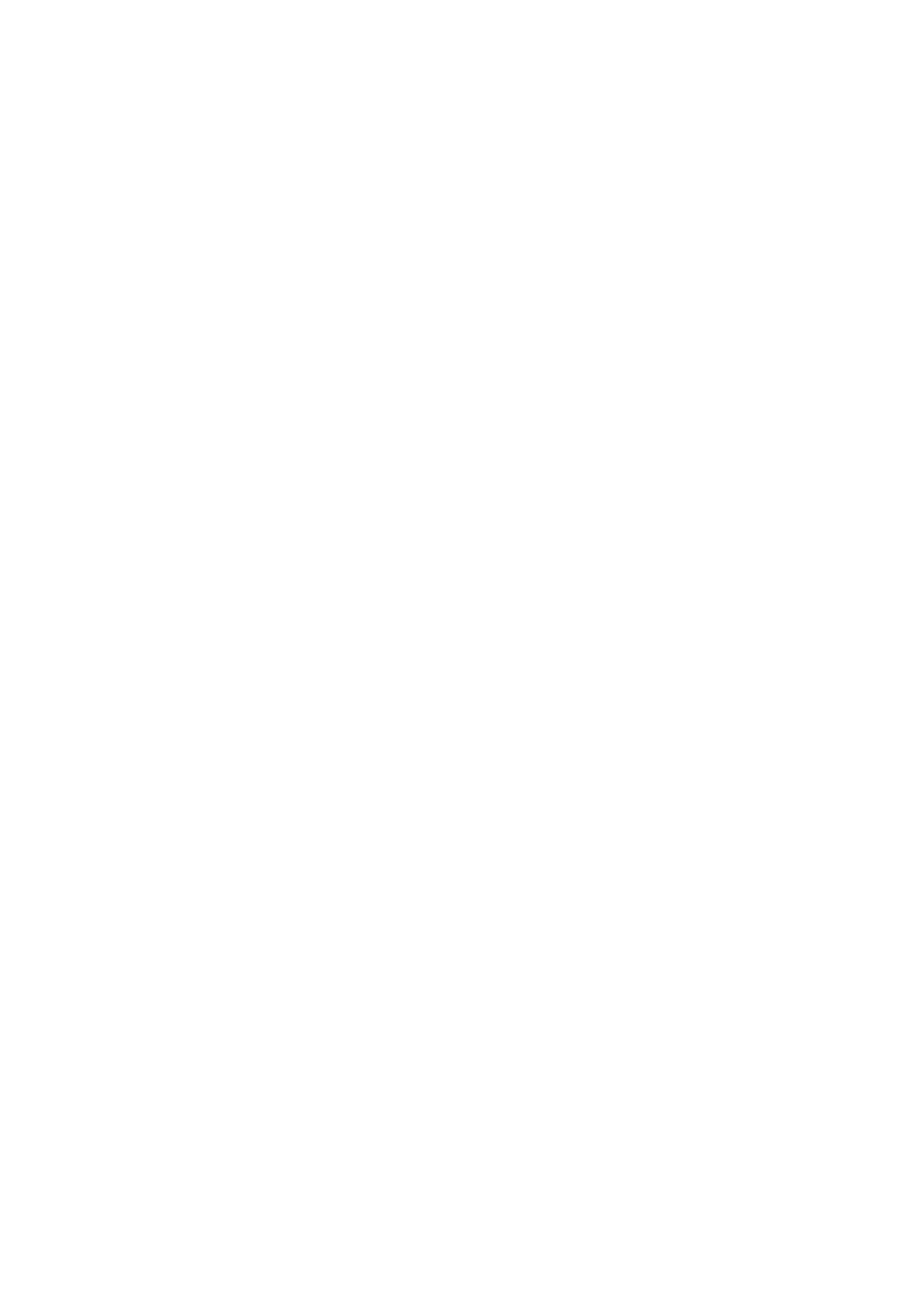# **1. Introduction**

The aim of this paper is to consider whether the expected further increase of rendering power in the creation of video games will allow to overcome the problems with perceptions of virtual characters. Nowadays, an unrealistic look of human characters causes eerie sensations or even reluctance in players and these issues are often attributed to the uncanny valley effect (see e.g. Kätsyri, Mäkäräinen & Takala, 2017; Misselhorn, 2009). Some authors (e.g. Perry, 2014) suggested that with the advancement of computing power, the characters in games would be able to become fully realistic in the close future. However, inconclusive results concerning the uncanny valley make such a statement uncertain. In the following paragraphs, I present an overview of the previous studies concerning the uncanny valley, summarise important results regarding the graphical aspects of video games, describe methods that users can employ to avoid the feeling of discomfort and offer conclusions on the validity of aforementioned expectations.

# **2. Uncanny valley hypothesis**

The uncanny valley hypothesis was proposed by Masahiro Mori in 1970 as a concept referring to robotics and prosthetics. According to the hypothesis, the increasing human-likeness of robots and humanoid characters entails the likability of the characters only up to a certain limit. After this limit, the relation changes and further increment of human-likeness entails eeriness or even disgust. Furthermore, for fully human-like figures, the likability is high again. The decrease in likability is called the uncanny valley. A simplistic illustration of the hypothesis is the *naïve uncanny valley* phenomenon described by Kätsyri, Förger, Mäkäräinen & Takala (2015, p. 4). They claim that "almost humanlike characters will elicit more negative affinity (lower familiarity and / or more negative emotional valence) than any other more artificial or more humanlike characters" (see figure 1). Mori (1970) emphasised that the movement of characters probably strengthens the emotional impact.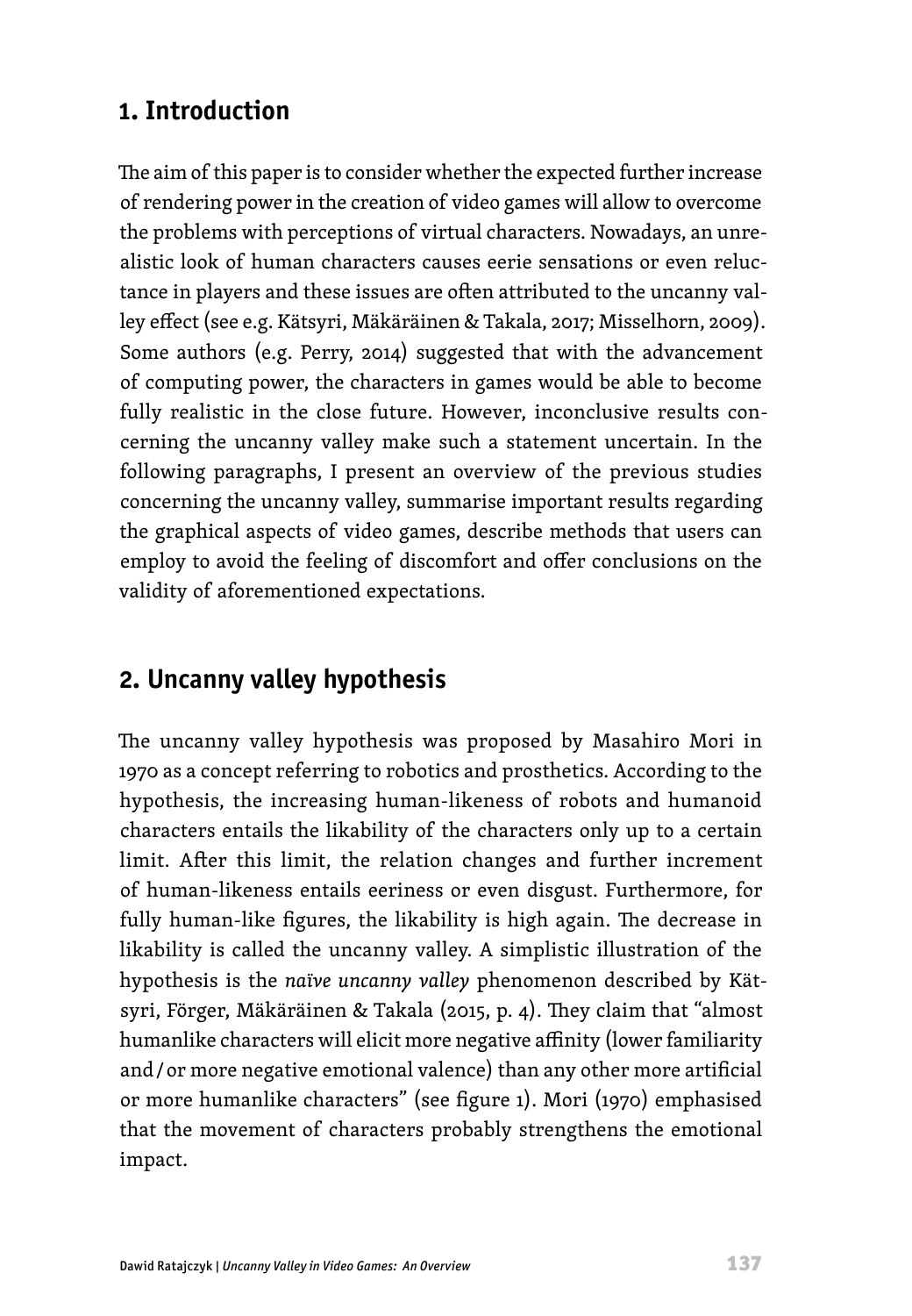

**Fig. 1.** Naïve uncanny valley. Adapted from Kätsyri et al. (2015)

The uncanny valley effect may also occur in computer-generated imagery (CGI), including animations and video games (see e.g. Kätsyri, Mäkäräinen & Takala, 2017; Misselhorn, 2009). It has been extensively debated whether the uncanny valley impedes the constant attempts to create more realistic characters and sceneries, and thus more immersive games (Tinwell, 2014). In addition, despite many unsolved questions of the uncanny valley hypothesis, financial problems of several animated movies box offices were attributed to this effect (Geller, 2008; Misselhorn, 2009). The presence of the uncanny valley in CGI is particularly apparent in opinions of viewers. As an example, an expressive comment after the "Polar Express" movie release is quoted below.

But when it comes to the "humans", the atmosphere collapses. Unnervingly smooth, mouths moving in strange, even frightening formations, the Polar people are the least convincing things on-screen, glaring impostors amid the otherwise painstakingly rendered scenery (Metacritic, n.d.).

There is no agreement in the scientific community about the origin of the uncanny valley. There are several different explanations regarding evolutionary, cognitive and perceptual perspectives. Two example approaches are described below.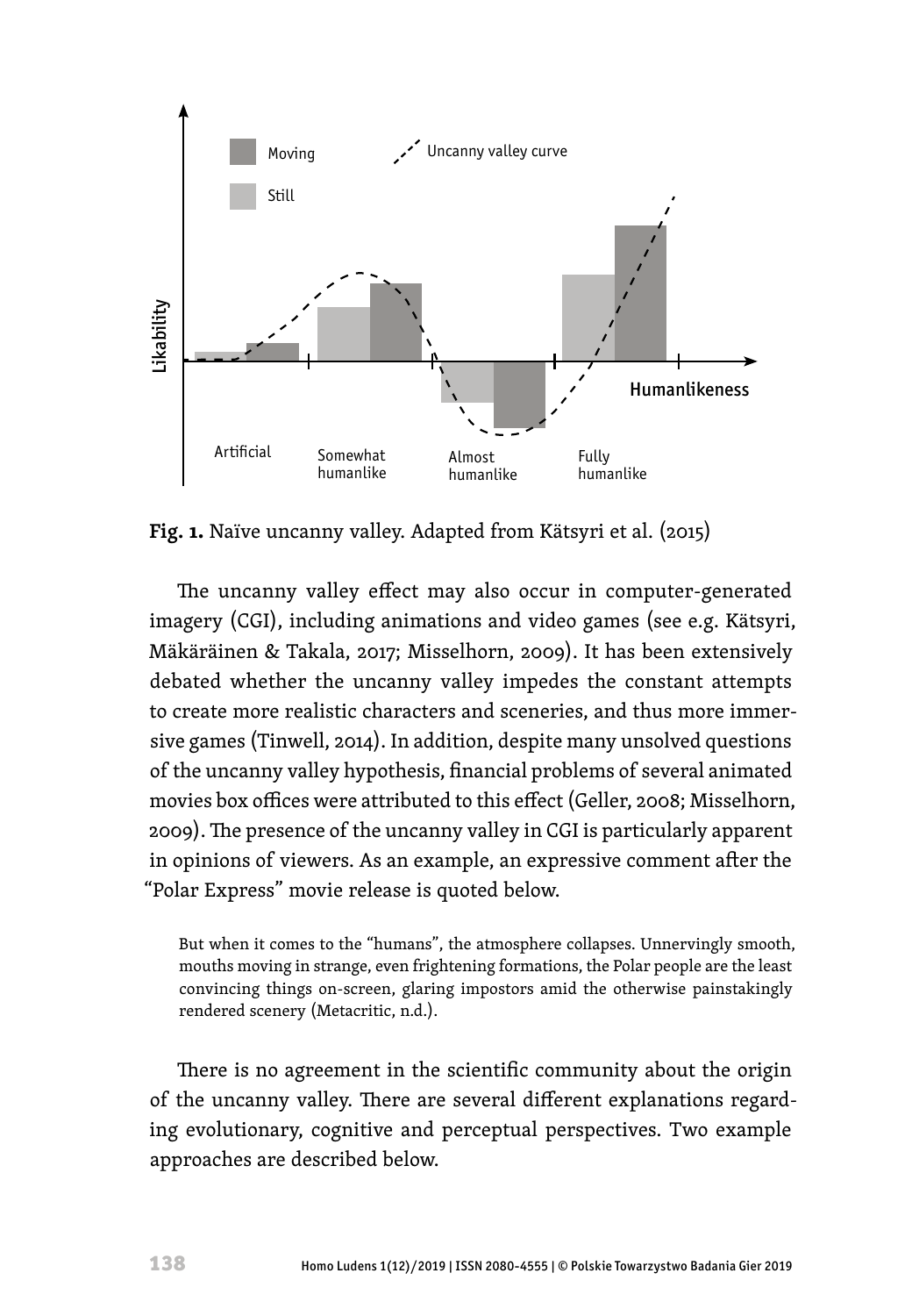One common explanation is the perceptual mismatch hypothesis (Kätsyri et al., 2015; Pollick, 2009). According to it, the discomfort while watching almost human-like characters would be caused by inconsistent sensory cues, e.g. extensively large, artificial eyes incongruent with real skin texture. Designers are forced to focus on detailed features of characters while attempting to create photorealistic figures in computer games (Tinwell, 2014). Such an effort may result in different levels of realism and cause the uncanny valley effect. This hypothesis is related to the atypicality and attractiveness of characters. According to the extended uncanny valley research review (Kätsyri et al., 2015), it is the most plausible explanation.

Another explanation refers to the theory of mind. The appraisal of the intentions of others in the community is particularly important for humans (Blakemore & Decety, 2001). In order to properly infer others' mental states, humans have to consider subtle changes in facial expressions and eye movements. Incongruence in these and the resulting difficulties in the assessment of intentions of human-like characters may be the cause of eeriness. This is due to the fact that, according to several studies, human-looking entities are able to activate the brain circuits responsible for mentalisation (MacDorman, Green, Ho & Koch, 2009), whereas less human-like characters may not cause such effect.

## **3. Previous studies**

In 2004 Wages, Grünvogel, & Grützmacher raised concerns that the development of more and more realistic environments would not lead to greater immersion [immersion is generally understood as the ability to create an illusion of a virtual environment for a player (Schubert, Friedmann & Regenbrecht, H., 2001)]. Their considerations are particularly relevant to virtual and augmented reality games. According to them, attempts to create a virtual environment with maximal similarity to reality emphasise subtle differences between the two. The smaller the differences are, the greater they appear subjectively. Wages et al. (2004, p. 9) concluded that as regards computer games, "production should be free from the «corset of realism»", focusing on non-realistic graphics, and furthermore, the problems with realism will always be up-to-date.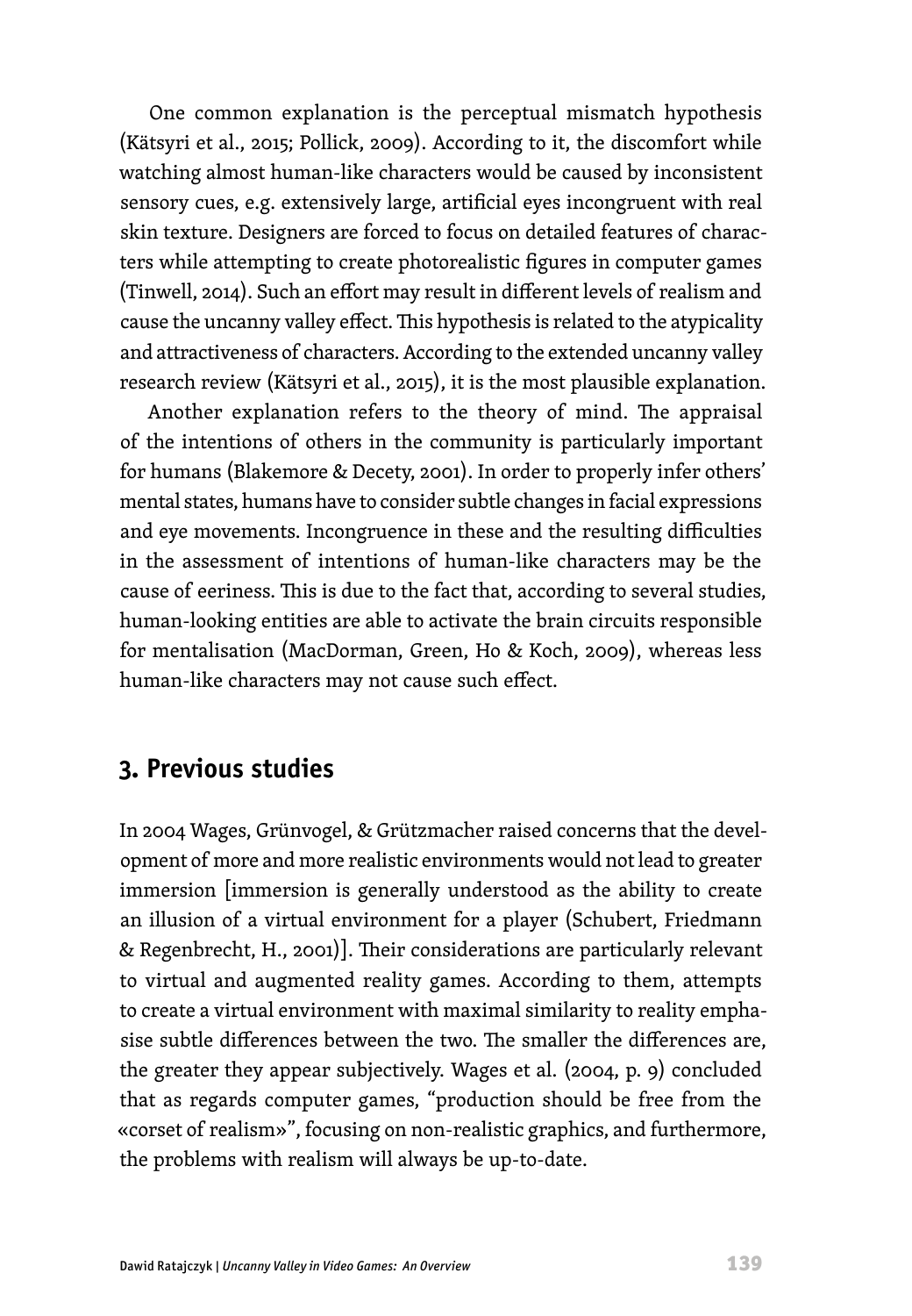Issues with realism and immersion in video games may be considered in terms of the uncanny valley. The relation is confusingly similar. Greater realism causes greater immersion only up to a certain limit; after that, the immersion is worse (according to Wages, Grünvogel & Grützmacher, 2004). Brenton, Gillies, Ballin & Chatting (2005) considered the connection between the uncanny valley and the feeling of presence (the subjective feeling related to immersion). In both cases, the human mind confronts positive cues (evidence of realism of characters / environment) and negative cues (evidence of fakeness of characters / environment). Evaluation of these cues may lead to the formulation of a hypothesis that a character / environment is real or not. In these terms, the uncanny valley effect may be caused by a sudden switch between these hypotheses or suspension between them. The negative emotional state may be present only while contacting characters due to evolutionary reasons. Although this might sound counterintuitive, such a formulation of hypotheses about the reality is not a detached idea. In case of the body illusions, the human mind may accept relatively peculiar hypotheses due to some extraordinary cues. For example, in the Pinocchio illusion (Lackner, 1988), when a subject simultaneously touches a different person's nose and feels (while blindfolded) that their own nose is touched by an experimenter, they may experience the sensation of nose stretching.

On the contrary, Brenton et al. (2005) expressed a different opinion than Wages et al. (2004), suggesting that in the future we would overcome the uncanny valley because players will get used to the effect.

More recently, several studies have been conducted in order to empirically test the uncanny valley hypothesis in reference to video games. The typical studies concerning the issue are based on CGI images as stimuli and self-report questionnaires for emotion evaluation. Participants assess the human-likeness / realism of characters and report their attitude to them. Because most characters combine CGI from movies and games, sometimes it is hard to distinguish them. There is also a strong branch of studies applying morphed characters, but they are less relevant to the video games topic.

Schneider et al. (2007) examined 75 virtual characters from Japanese video games and animated movies. These were robots, anthropomorphised animals and animated humans. Researchers asked participants to rate the human-likeness and attractiveness of characters. The results corresponded to Mori's hypothesis and researchers interpreted the dip in attractiveness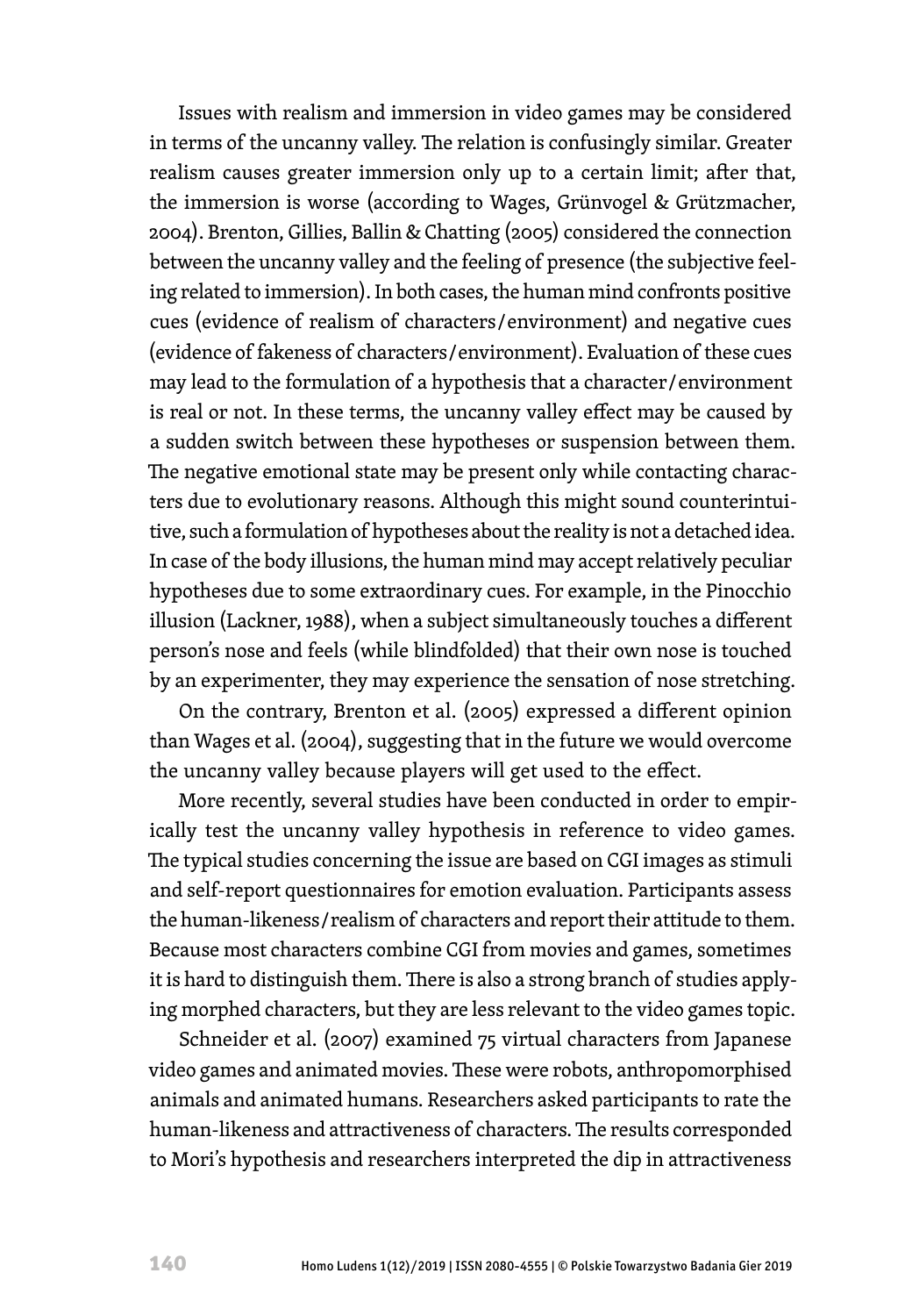ratings for nearly human-like figures as the uncanny valley. The conclusion was that designing robots and animals in games is much safer than designing highly anthropomorphised characters. The safest combination is clearly non-human appearance with the ability to express human emotions.

A similar study was conducted by Dill et al. (2012). They used moving characters (short movies) as stimuli besides the static images. They also checked the participants' acquaintance with characters. Their results support the uncanny valley hypothesis. The highest discomfort level of participants was found for almost human-like characters for both static and moving stimuli. One of the results was also a correlation between the effects of the uncanny valley and the popularity of a given character among the public. The authors hypothesised that good knowledge of characters determines greater levels of familiarity. It is also worth mentioning that the question about the personality of characters (whether they were villains or "good guys") did not give any valid outcome.

McDonnell, Breidt & Bülthoff (2012) used the motion-capture technology to create virtual characters ranging from cartoonish to highly realistic. They tested the appeal, familiarity, friendliness, and trustworthiness of the figures. After ordering the rendering styles from the most abstract to the most realistic, they found two drops in examined features which can be interpreted as uncanny valleys. This result is consistent with the voices of scientists who claimed that we should consider more than one uncanny valley (Kätsyri et al., 2015). The authors also discovered that unappealing characters appear even less appealing when moving than when still and that motion anomalies are considered more unpleasant with human styles than with cartoonish ones. McDonnell et al. (2012) also suggested that render styles and photorealism of CGI movies should not be considered causes of box office failures in the entertainment industry and that motion-captured animations are enough to convince participants about the emotions of characters.

#### **4. Still uncanny**

The results of the above-mentioned studies may be misleading. All show the valley of emotional attitude and two positive hills on both sides of it.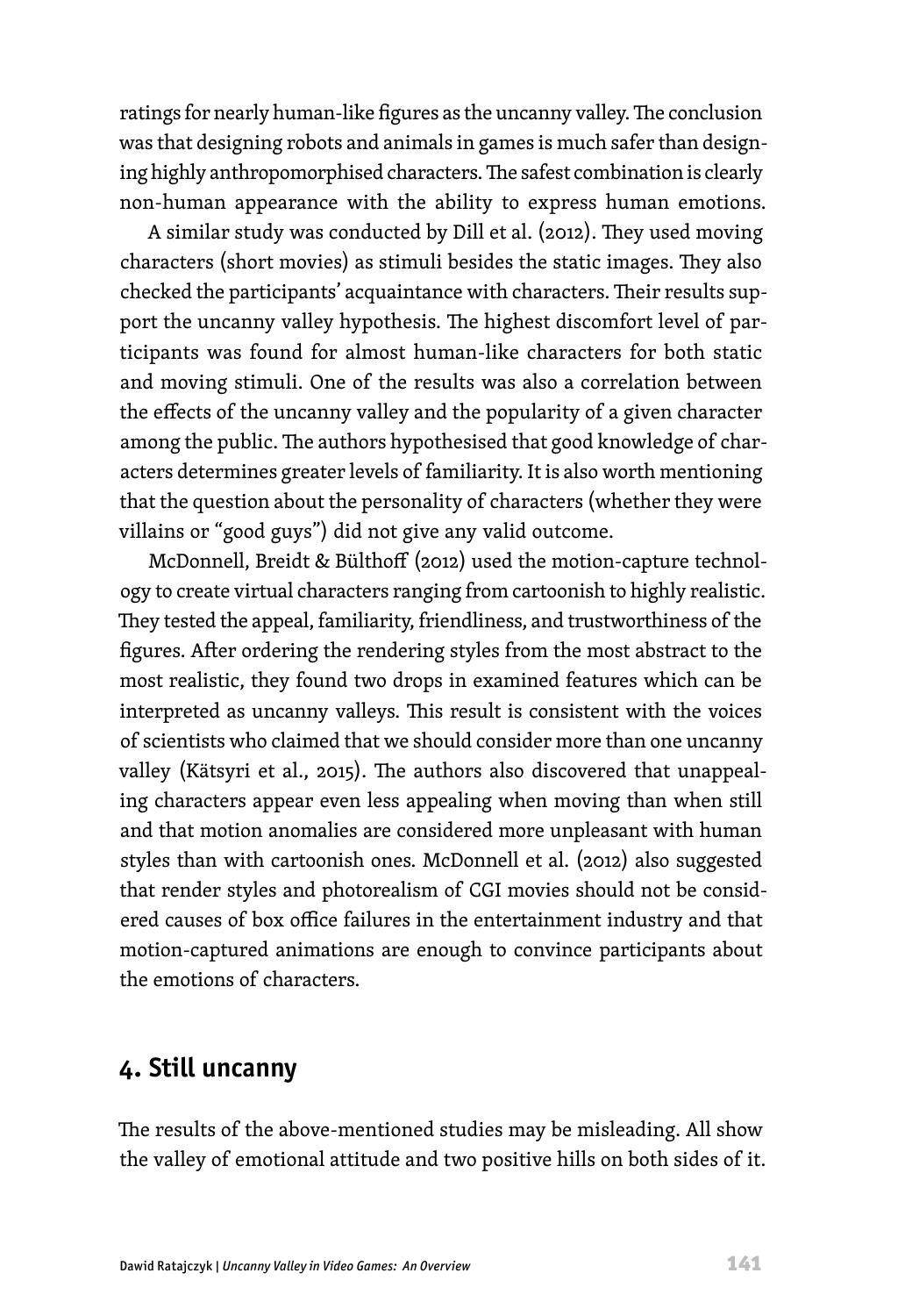Therefore one may say that the uncanny valley causes no substantial problems because we can create CGI characters which avoid the uncanny valley. But the situation is far more complicated. Although some authors optimistically state that uncanny valley has been skipped by CGI characters (e.g. Perry, 2014), this is not clear yet. As an example of perfect render in movies, Perry (2014) introduced the virtual character of Brad Pitt from *The Curious Case of Benjamin Button* (2008), but he supported this only with a single opinion. There are also inconsistencies in the studies. For example, the most human-like characters with the highest familiarity ratings which overcome the uncanny valley in Dill et al.'s study (2012) were the ones from the *Beowulf* movie (2007). Conversely, the same characters used in Kätsyri et al.'s research (2017) scored the highest ratings in eeriness.

The presence of problems with highly photorealistic characters seems to be supported by the study of Mustafa, Guthe, Tauscher, Goesele & Magnor (2017). They tested participants while watching different types of virtual characters and real people footage with EEG event-related brain activity. The results showed the highest probability for experiencing uncanny valley for highly realistically rendered humans.

The public opinion is also very convincing in this matter. The web page Tvtropes.org contains a list of hundreds of video games classified as "uncanny valley". It is a huge database that lists exact issues with games, e.g. "problems with facial animations", "creepy look of character".

Tinwell (2014) upholds the idea with the quotation of a persuasive comment from the debate around *GTA IV* (2008):

Grand Theft Auto IV should employ the cel shaded look. The in-game graphics shown so far for the game are ugly as hell – far uglier than anything seen previously in the series. Sometimes too much detail and a near miss at realism is far worse to look at... (Knotts, 2007, p. 1, as cited in Tinwell, 2014).

More recently, there were problems with the weirdness of characters of *Mass Effect: Andromeda* (2017). The outcry of players on the Internet was so strong that it forced the producers to release a series of patches trying to improve the characters' appeal, although with poor results (Schreier, 2017).

Furthermore, it seems that currently the uncanny valley hypothesis is more important for video games than for animated movies. It is much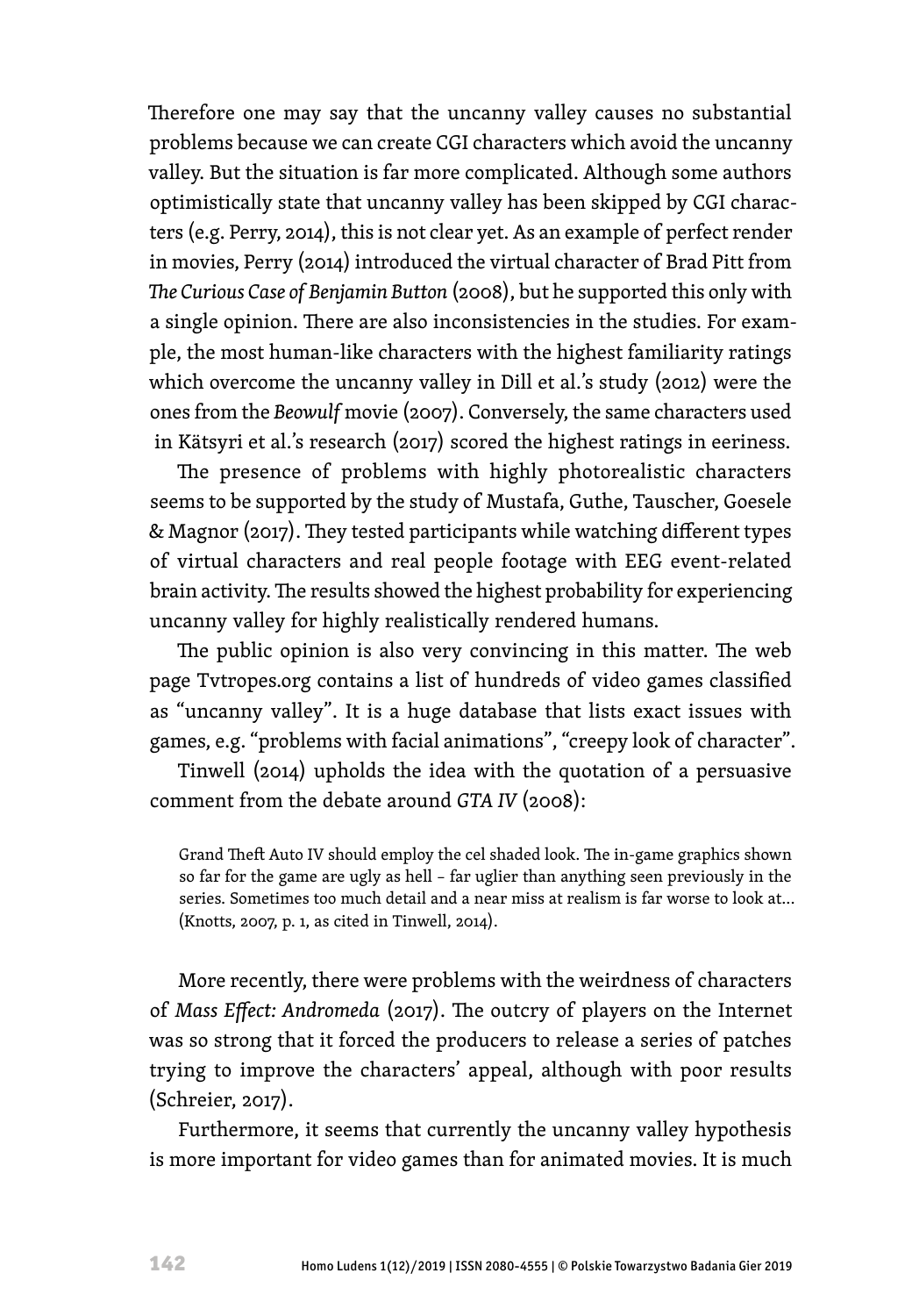easier to create an authentic character in a movie because of the possibility to adjust every frame of it (Perry, 2014). Video games require many more frames to be generated and it is nearly impossible for designers to adjust them all. MacDorman et al. (2009) stated that the uncanny valley worries especially video game designers because their animations are rendered instantaneously, without time for careful staging or touching up. Additionally, movie viewers only follow the narration passively and there is no direct interaction (Grodal, 2000). Video games are often experienced as a simulation of reality and they can cause great emotional arousal (Grodal, 2000). This may require greater authenticity from video games characters. Schwind & Jäger (2016) remarked also that human-CGI figures interaction could be improved by more credible eyes and eye-related areas. For example, in real life, it is natural to indicate our desired objects by focusing our eyesight on them. If a CGI wants a player to focus on something, it should direct them with its eyes and respond to their eyes movement. The study of Wilms et al. (2010) showed that if an illusion of real-time interaction with anthropomorphic virtual characters is to be created, these characters must follow a participant's gaze. Such behaviour might be viewed as passing the "social" Turing test by CGI characters (cf. Wilms et al., 2010). CGI would have to be supported by artificial intelligence due to the complexity of such a task. If this turns out to be true, optimistic expectations of fully realistic games in the close future are groundless.

In order to determine if we will overcome the uncanny valley effect in video games in the near future, we have to discover what causes the emotional effect. If the perceptual mismatch hypothesis is true, the effect is caused by physical attributes of characters; therefore it is hoped that the uncanny valley will be overcome in the close future concurrently with decreasing costs of computational power. If the theory of mind is relevant to the uncanny valley issue, probably we will have to wait longer for fully realistic video games.

Nevertheless, it has been shown that the realism of inanimate objects does not cause the uncanny valley effect (MacDorman et al., 2009). Additionally, Łupkowski, Rybka, Dziedzic, & Włodarczyk (2018) showed that background context is not an important factor for the uncanny valley. For that reason, it is important for game designers to focus on the creation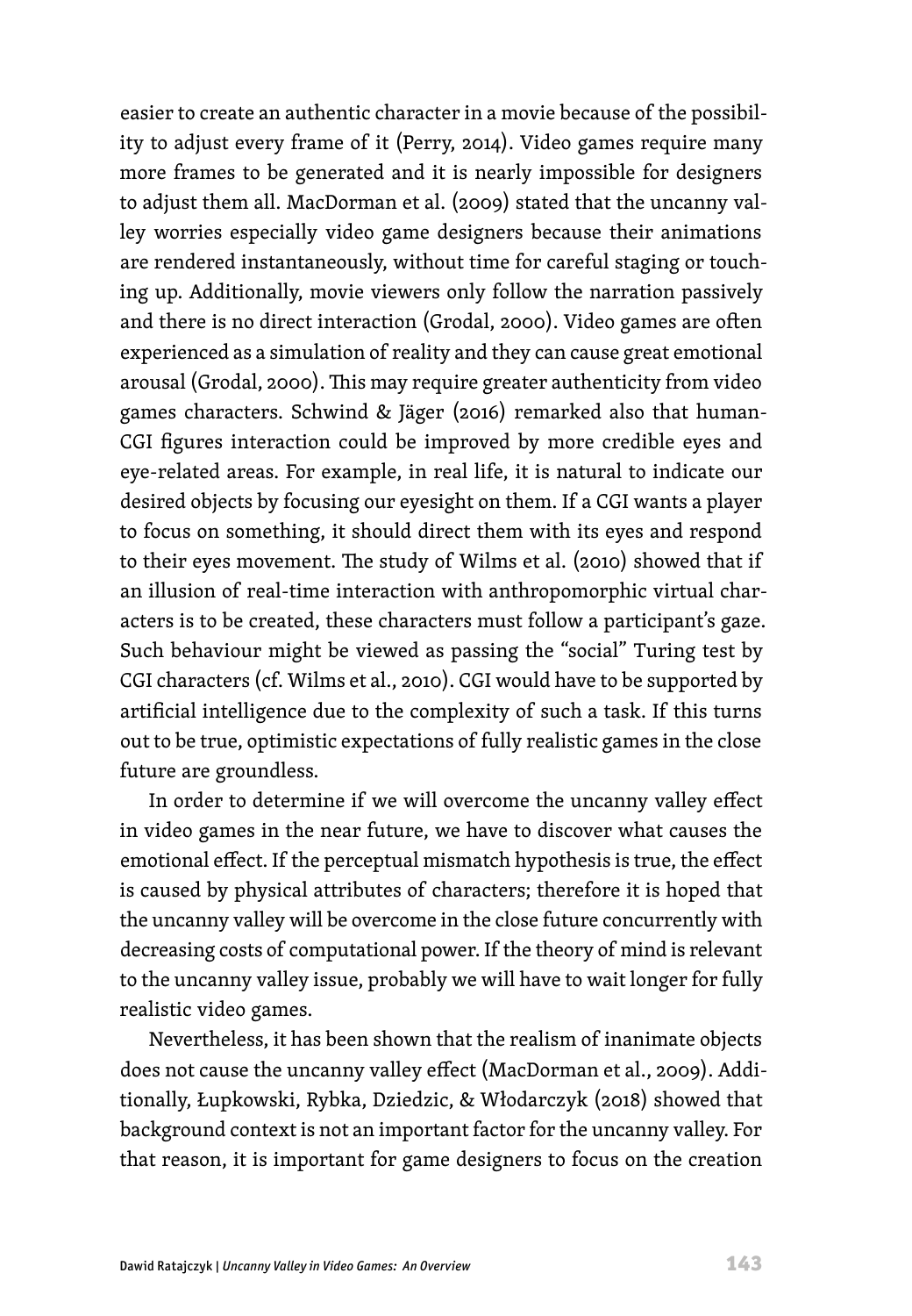of characters in high realism environments. Tinwell (2014) stated that the growing need for effective communication in games imposes proper emotion expression of CGI characters and hence it is important to focus on facial expression and its imperfections. Earlier, Brenton et al. (2005) pointed out that eyes are crucial elements of CGI characters.

## **5. Backdooring the uncanniness**

The previous sections lead to the conclusion that there is a problem in video games and we do not know yet if a simple increase in computational power will solve it. However, there is a way of designing appealing characters in games: stylisation. Creation of high realism is demanding – difficult to accomplish, terribly expensive, and yet less preferred than stylised environments (Geller, 2008). Already in 2005 Fischer, Bartz & Straber observed that, for augmented reality, stylised (non-photorealistic) images are more immersive than images with varying degrees of realism. Conversion of the whole image (background with inserted virtual objects) gives better results than conventional AR (virtual objects inserted into camera images).

A similar remark was made by Schwind, Wolf, & Henze (2018). They offered several suggestions as to how users can avoid negative emotions, including stylisation. When designers try to maximise the effectiveness of the realistic set-up, they should avoid atypicalities of characters. It is also worth creating physically attractive characters – it is easier to avoid the uncanny valley with appealing features.

Zell et al. (2015) tested which elements of stylisation have the greatest impact on the attractiveness of characters. They suggested that material properties of figures (i.e. shader, shader parameters, and textures) mostly affect appeal, eeriness, and attractiveness. However, the shape of characters determines mainly how realistic they appear. The greatest disturbance is caused by the conflict between extreme stylisation levels, e.g. between the high realism of material effects and the most cartoonish shape. Furthermore, the authors acknowledged that emotion expressed by characters does not change perceived realism, except for anger, which seems to be seen as eerier due to defensive mechanisms.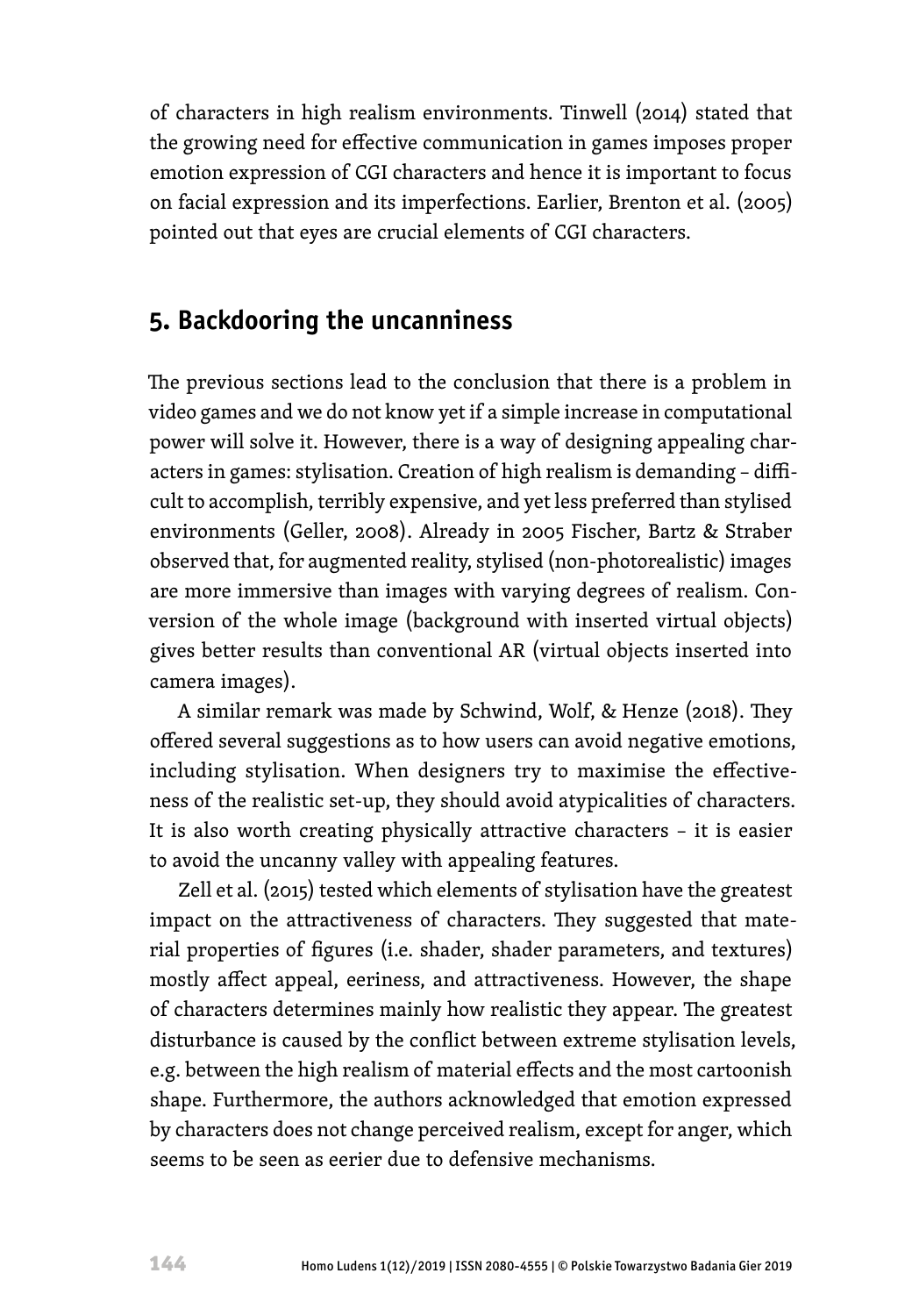The uncanny valley is not always undesirable. Schwind et al. (2018) noticed that the uncanny valley effect can be utilised positively, in the creation of deliberately repulsive characters (e.g. Gollum from *The Lord of the Rings* trilogy). As for the game industry, Tinwell (2014) indicated that characters in a crime-thriller game *LA Noire* (2011) belong to the uncanny valley but this improves the game experience.

#### **6. Conclusions**

The development of highly realistic animations and video games revealed that the uncanny valley may be recognised in virtual characters. Players' comments on the Internet show the importance of this matter in a particularly intensive way and current research has to confront the growing expectations of players about the more convincing realism of games.

The uncanny valley research may answer whether it is worth focusing only on physical aspects of characters or it is needed to go beyond it. Up-to-date studies state that the most important aspect of characters is the face and particularly eye-related areas, which may indicate the relevance of the theory of mind. Currently, it is hard to predict whether a simple increase in computational power will allow creating fully realistic computer games. The insights from the literature overview suggest that the time when we see convincing and not uncanny characters is rather distant. However, to the best of our knowledge, studying the eerie features of characters may at least lead to a decrease in the uncanny valley effect. Certainly, this will be much harder in virtual reality due to the greater complexity of environments (Schwind et al., 2018). Whereas the multidimensionality of the uncanny valley effect seems to impede the progress and we still do not know what causes the effect, it is important to stress that not all unpleasant receptions of game characters are related to the uncanny valley. In order to ascribe the emotional reactions to the effect, one needs to test for that connection.

Realistic games may suffer from the uncanny valley and lose financial gains due to it. Stylisation is cheaper and preferred by users, but it is rather unlikely that game producers will resign from attempting to create convincing realistic virtual environments.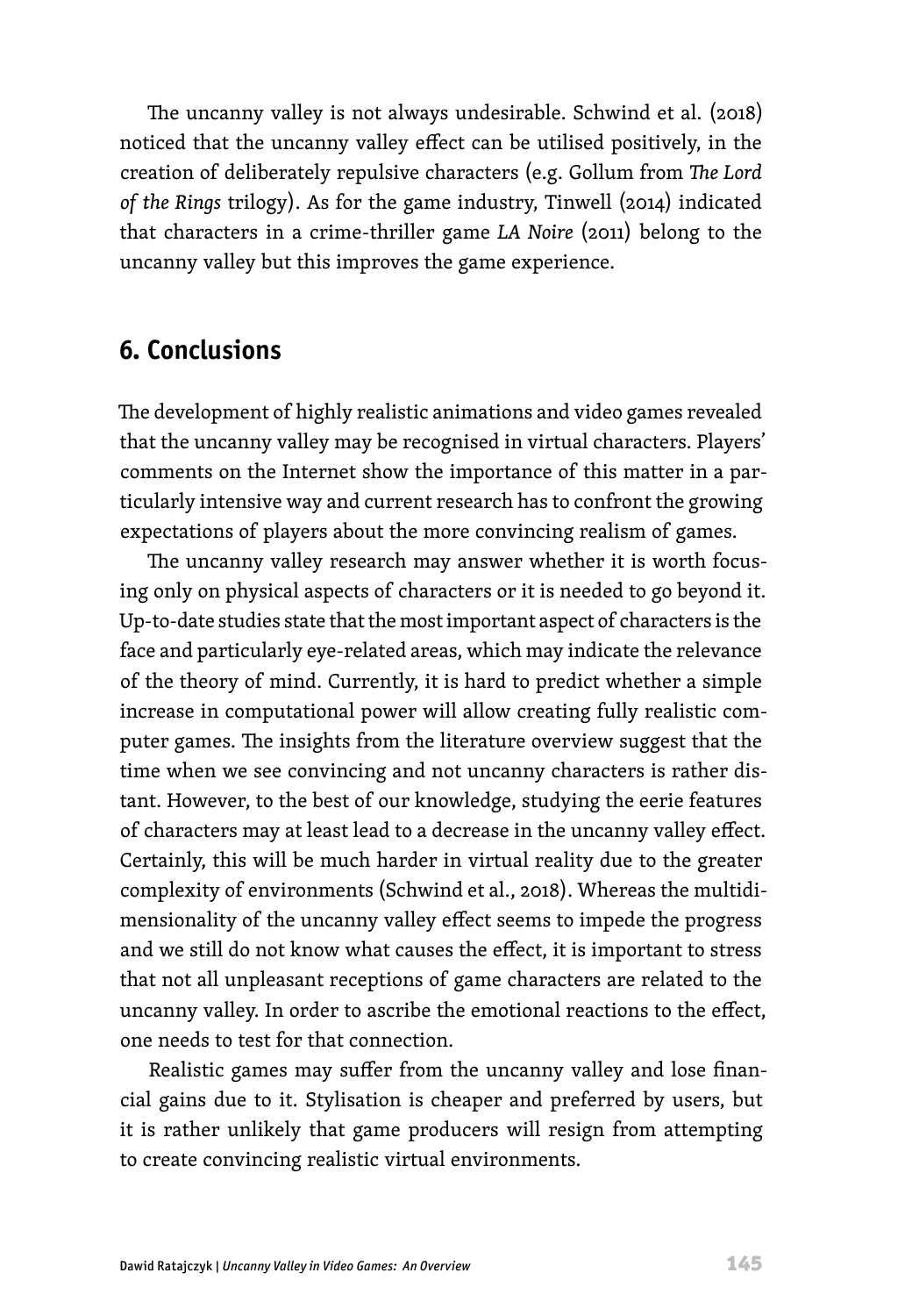## **Acknowledgements**

The author would like to thank professor Paweł Łupkowski for constructive comments on a draft of this paper.

## **References**

- Blakemore, S.-J., & Decety, J. (2001). From the perception of action to the understanding of intention. *Nature Reviews Neuroscience*, *2*(8), 561–567.
- Brenton, H., Gillies, M., Ballin, D., & Chatting, D. (2005). The Uncanny Valley: Does it exist and is it related to presence. *Presence Connect*, *8*(1).
- Dill, V., Flach, L. M., Hocevar, R., Lykawka, C., Musse, S. R., & Pinho, M. S. (2012). Evaluation of the uncanny valley in CG characters. In *International Conference on Intelligent Virtual Agents* (pp. 511–513). Springer.
- Fischer, J., Bartz, D., & Straber, W. (2005). Stylized augmented reality for improved immersion. In *IEEE Proceedings. VR 2005. Virtual Reality, 2005* (pp. 195–202). IEEE.
- Geller, T. (2008). Overcoming the uncanny valley. *IEEE Computer Graphics and Applications*, *28*(4), 11–17.
- Grodal, T. (2000). Video games and the pleasures of control. D. Zillmann, P. Vorderer (eds.), *Media Entertainment: The Psychology of Its Appeal* (pp. 197–213). Lawrence Erlbaum Associated Publishers.
- Kätsyri, J., Förger, K., Mäkäräinen, M., & Takala, T. (2015). A review of empirical evidence on different uncanny valley hypotheses: support for perceptual mismatch as one road to the valley of eeriness. *Frontiers in Psychology*, *6*(390), 1–16.
- Kätsyri, J., Mäkäräinen, M., & Takala, T. (2017). Testing the 'uncanny valley' hypothesis in semirealistic computer-animated film characters: An empirical evaluation of natural film stimuli. *International Journal of Human-Computer Studies*, *97*, 149–161.
- Knotts, T. (2007). GTA IV, the uncanny V, and 'good graphics'. Online: <http://www.destructoid.com/gta-iv-the-uncanny-v-and-good-graphics---39172.phtml>. Access date: 23th December 2018.
- Lackner, J. R. (1988). Some proprioceptive influences on the perceptual representation of body shape and orientation. *Brain*, *111*(2), 281–297.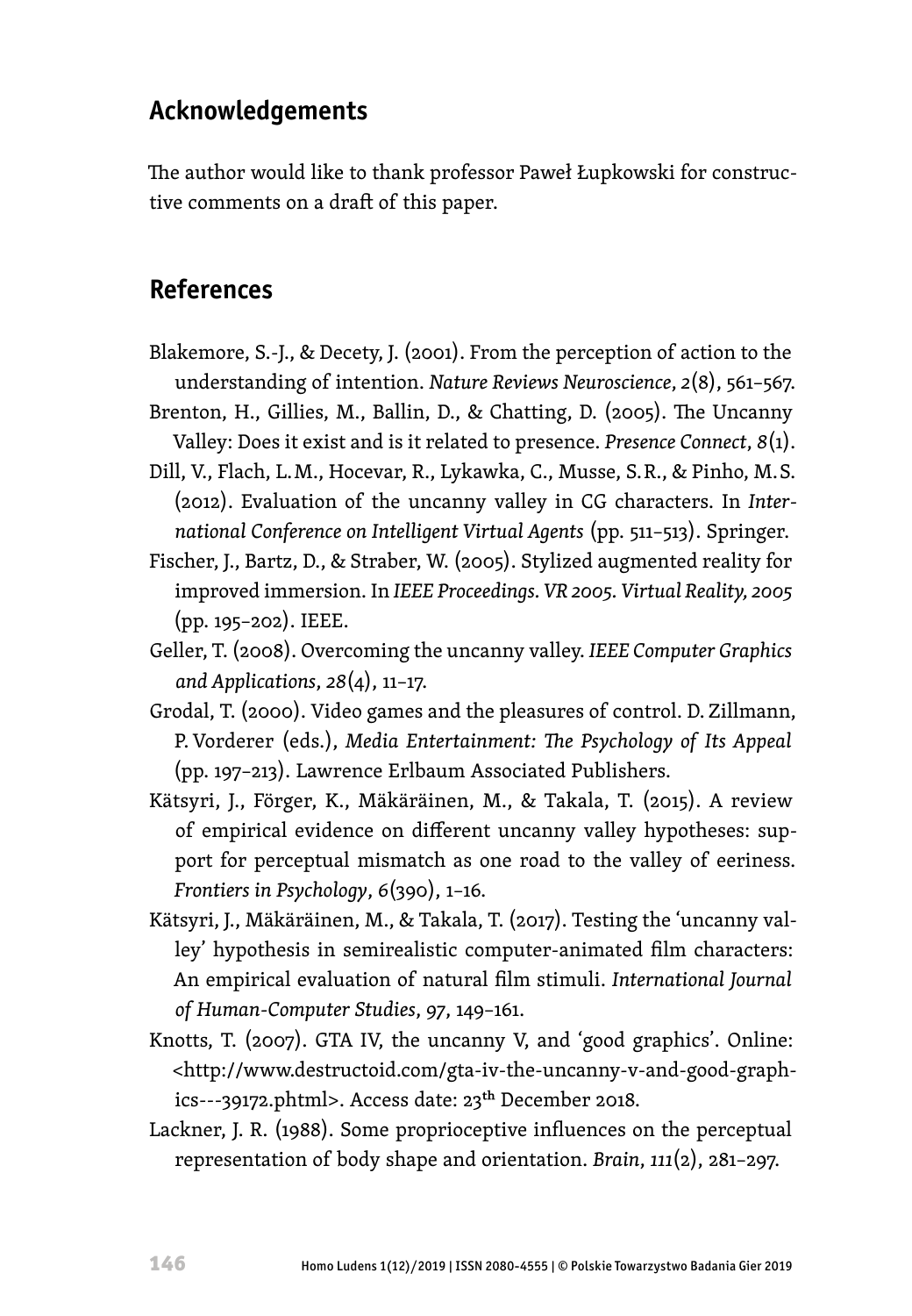- Łupkowski, P., Rybka, M., Dziedzic, D., & Włodarczyk, W. (2018). The background context condition for the uncanny valley hypothesis. *International Journal of Social Robotics, 11*(1), 25–33.
- MacDorman, K. F., Green, R. D., Ho, C.-C., & Koch, C. T. (2009). Too real for comfort? Uncanny responses to computer generated faces. *Computers in Human Behavior*, *25*(3), 695–710.
- McDonnell, R., Breidt, M., & Bülthoff, H. H. (2012). Render me real?: Investigating the effect of render style on the perception of animated virtual humans. *ACM Transactions on Graphics (TOG)*, *31*(4), 91:1–91:11.
- Metacritic (n.d.). *The Polar Express*. Online: [<https://www.metacritic.com/](https://www.metacritic.com/movie/the-polar-express) [movie/the-polar-express>](https://www.metacritic.com/movie/the-polar-express). Access date: 21st December 2018.
- Misselhorn, C. (2009). Empathy with inanimate objects and the uncanny valley. *Minds and Machines*, *19*(3), 345–359.
- Mustafa, M., Guthe, S., Tauscher, J.-P., Goesele, M., & Magnor, M. (2017). How human am I?: EEG-based evaluation of virtual characters. In *Proceedings of the 2017 CHI Conference on Human Factors in Computing Systems* (pp. 5098–5108). ACM.
- Perry, T. (2014). Leaving the uncanny valley behind. *IEEE Spectrum*, *51*(6), 48–53.
- Pollick, F. E. (2009). In search of the uncanny valley. In *International Conference on User Centric Media* (pp. 69–78). Springer.
- Schneider, E., Wang, Y., & Yang, S. (2007). Exploring the uncanny valley with Japanese video game characters. *In DiGRA '07 – Proceedings of the 2007 DiGRA International Conference: Situated Play*.
- Schreier, J. (2017). The story behind Mass Effect: Andromeda's troubled five-year development. Online: <https://kotaku.com/the-storybehind-mass-effect-andromedas-troubled-five-1795886428>. Access date: 23th December 2018.
- Schubert, T., Friedmann, F., & Regenbrecht, H. (2001). The experience of presence: Factor analytic insights. *Presence: Teleoperators & Virtual Environments, 10*(3), 266–281.
- Schwind, V., & Jäger, S. (2016). The uncanny valley and the importance of eye contact. *I-Com*, *15*(1), 93–104.
- Schwind, V., Wolf, K., & Henze, N. (2018). Avoiding the uncanny valley in virtual character design. *Interactions*, *25*(5), 45–49.
- Tinwell, A. (2014). *The uncanny valley in games and animation*. AK Peters/ CRC Press.